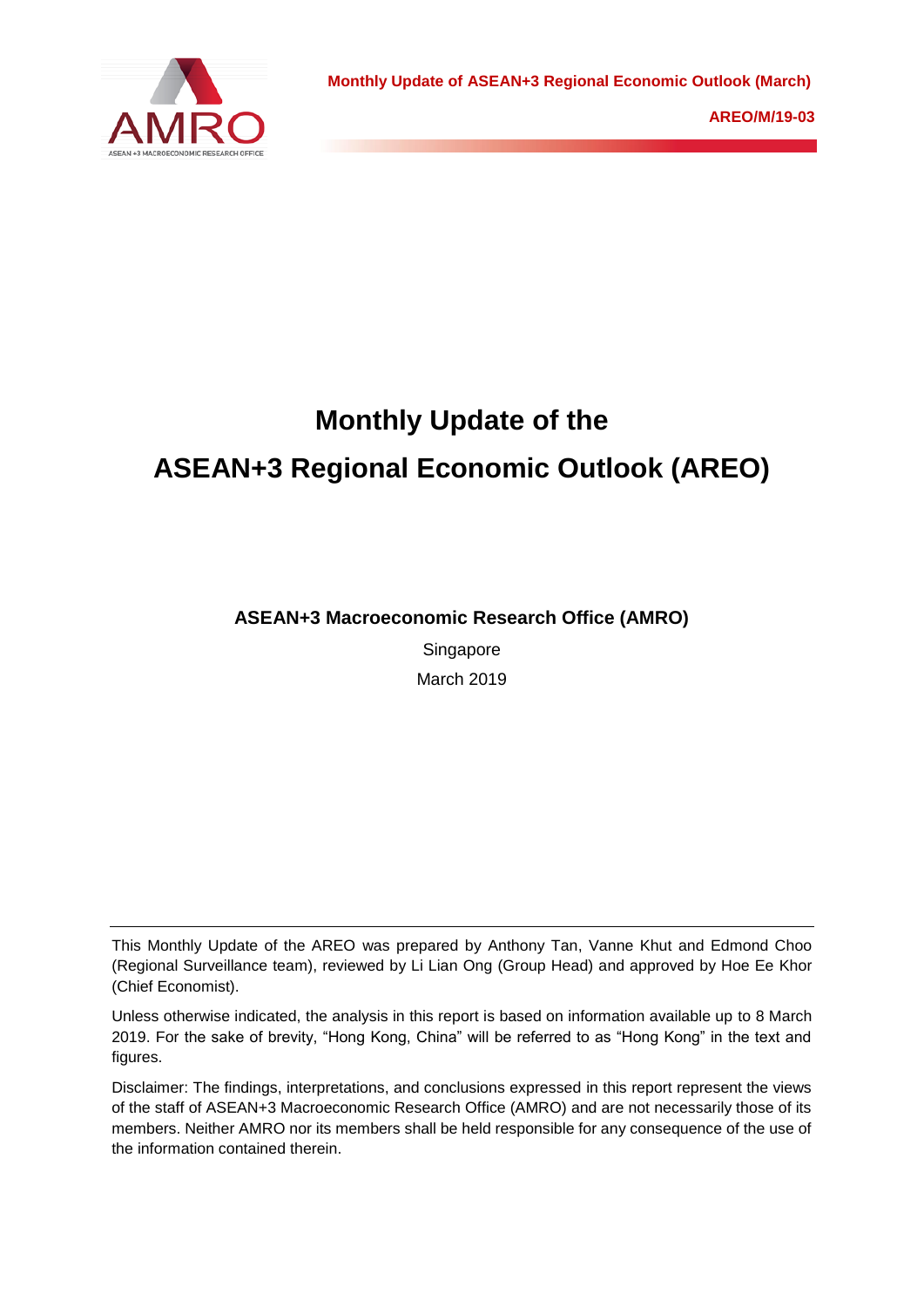

## **Global Economic Developments**

**Global markets rebounded, with volatility continuing to recede going into March.** The rally and the decline in the VIX are attributable to growing optimism surrounding the U.S.–China trade deal (Figure 1). In the wake of weaker-than-expected jobs data and expectations of slowing consumer inflation, the U.S. dollar index fell (Figure 1), while the 10-year U.S. treasury yield also edged down to 2.62 percent in mid-March, from 2.72 percent as of end-February.

**U.S. employment growth fell sharply in February, signaling a slowdown in economic activity in the first quarter.** The economy created only 20,000 jobs in February, down from 311,000 jobs in January (Figure 2). Meanwhile, inflation continued to edge down to 1.5 percent in February, from 1.6 percent in January, contributing to Fed's reluctance to raise rates.

**The U.S. Q4 GDP growth beat market expectations, albeit lower than that of the previous quarter** (Figure 3). The economy expanded at a slower pace in the final quarter, at 2.6 percent qoq, down from 3.4 percent qoq in Q3. Private consumption continued to be the biggest growth driver, followed by private domestic investment.

**The latest PMI and retail sales data point to a softer outlook for the U.S. economy going into Q1 2019**. The U.S. ISM PMI composite index reported a drop in February to 54.2, down from 56.6 in January, amid slower expansion in output and new orders (Figure 4). Growth in retail sales continued to fall in late-2018, from 4.6 percent yoy in November to 1.6 percent in December.

**Figure 1. Global Stock Markets, U.S. Volatility and Dollar Index**







**Figure 3. United States: Real GDP Growth and Contribution to Growth**



**Figure 4. United States: ISM Manufacturing PMI and Retail Sales**



Sources: Institute for Supply Management; Haver Analytics.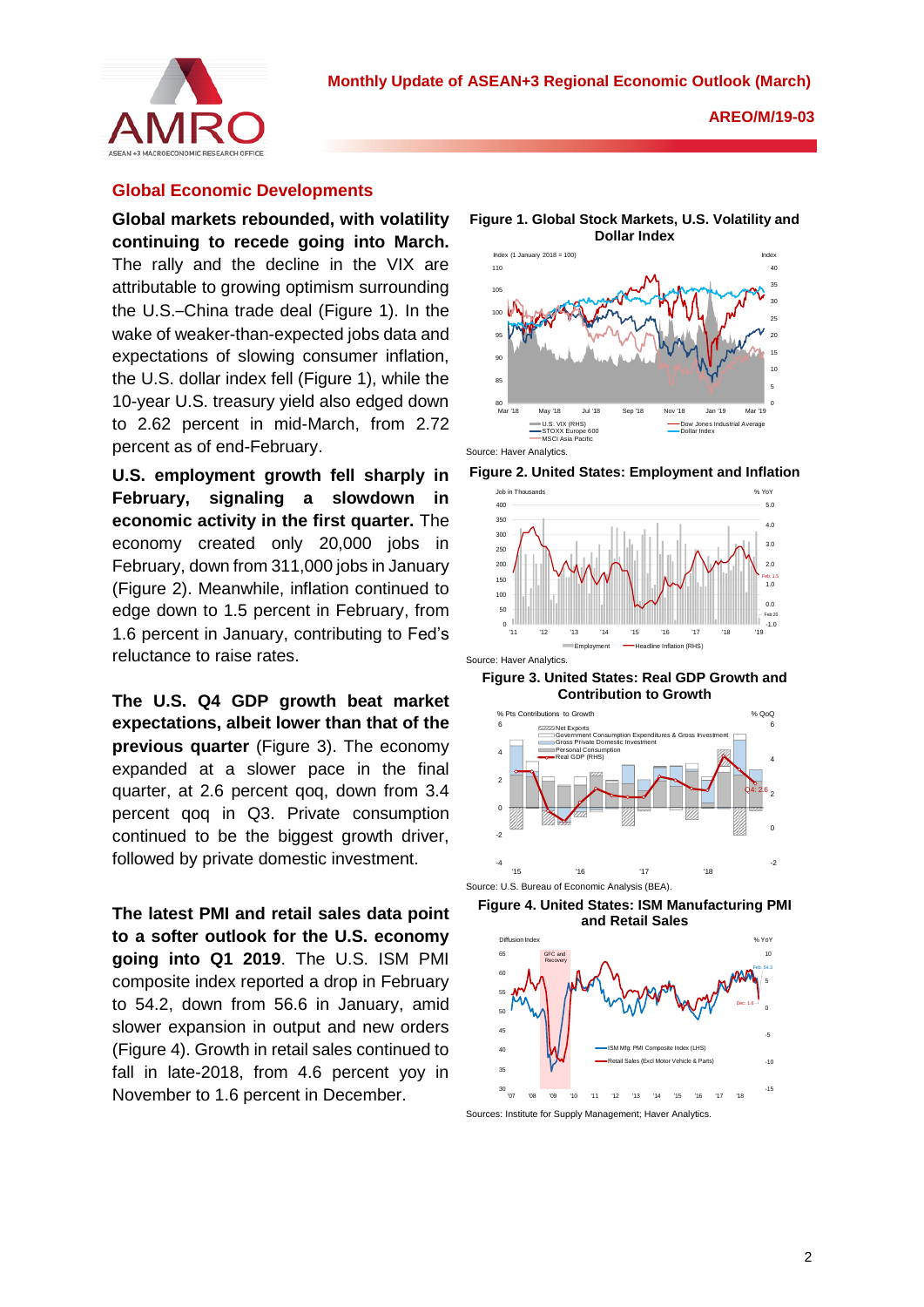

**Economic prospects in the Eurozone is expected to deteriorate as manufacturing activity continues to weaken.** The region's manufacturing PMI fell to 49.3 in February, down from 50.5 in January (Annex 1). In Germany, the threat of U.S. tariffs on European cars and car parts are casting a large shadow over the industry. The ECB cut its growth and inflation forecasts for the Eurozone significantly in March (Figure 5). The overall Sentix economic index remained negative in March, at -2.2, albeit an improvement from -3.7 in February.

**The UK government lowered its 2019 growth forecast from 1.6 percent to 1.2 percent**, **amid Brexit chaos and a slowing global economy.** The no-Brexit deal was rejected by the parliament on 13 March, and continuing uncertainty over Brexit will remain a drag on the economy. Business investment continued to decline (Figure 6), while car production for exports also tumbled in January, by a massive 21.4 percent yoy, compared to growth of 1.5 percent during the corresponding period in 2018.

**In commodity markets, crude oil prices edged higher going into mid-March.** The move from from USD 66 per barrel at end-February to USD 67.6 per barrel in midmarch was mainly attributable to OPEC's supply cuts and supply disruptions in Venezuela (Figure 7). Meanwhile, palm oil prices are expected to fall further on the back of slowing demand in the EU and China, and rising domestic oil seed supplies in India.

#### **Regional Economic Developments**

**China's persistently weak manufacturing activity signals slower growth going into 2019.** Its manufacturing PMI remained below 50 for three consecutive months, albeit rising slightly to 49.9 in February (Annex 1). Although January's exports picked up, the continuing decline in new export orders heralds softer external demand in the coming months (Figure 8).

**Figure 5. Eurozone: Latest ECB's Growth and Inflation Projections**







Sources: U.K. Office for National Statistics; GfK NOP (U.K.).





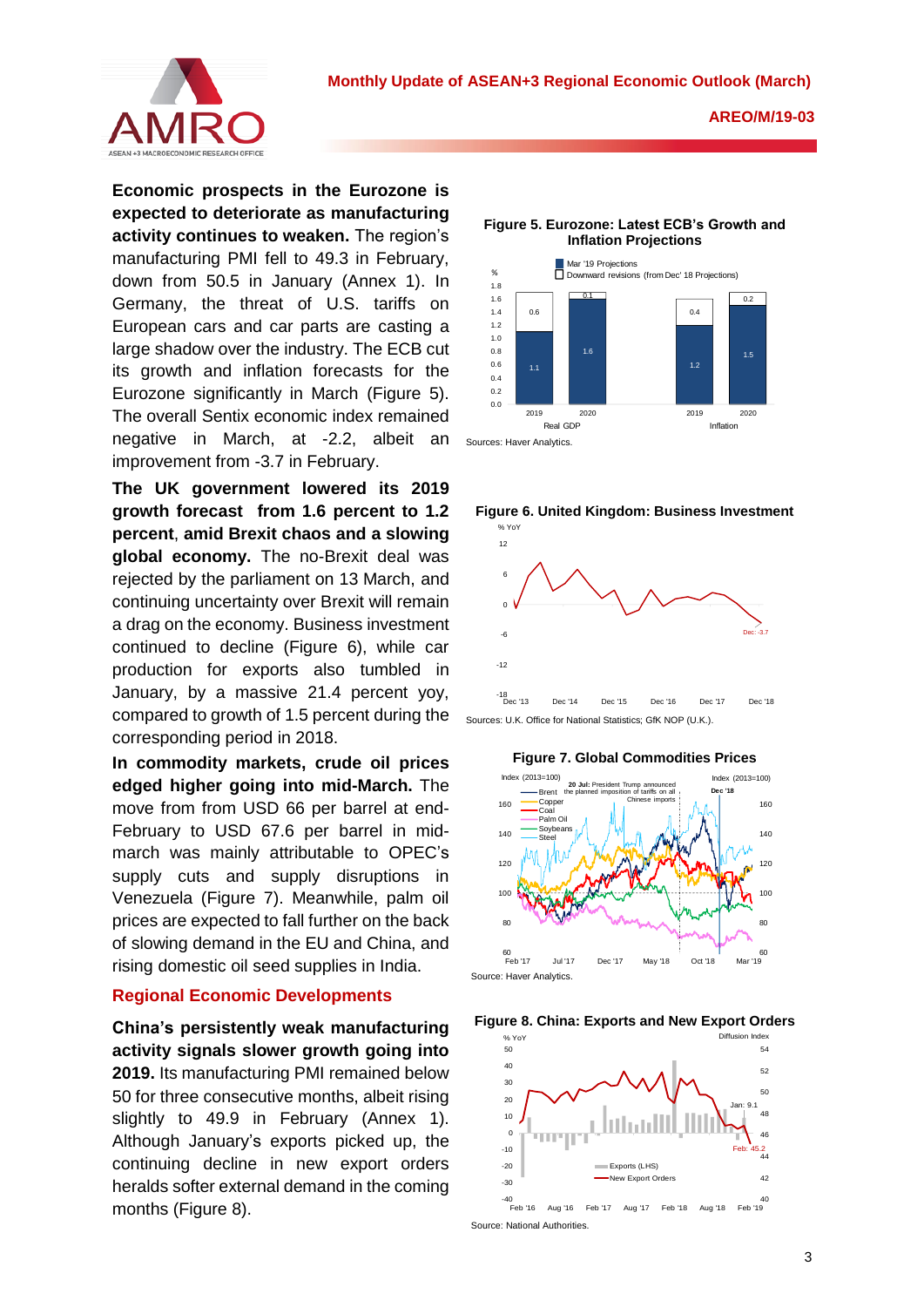

**Japan's domestic demand and industrial production continued to fall along with contracting exports.** Retail sales grew a miserly 0.6 percent yoy in January, down from 1.3 percent in December (Figure 9). largely driven by sluggish sales at online retailers and department stores. Export values registered a contraction of -6.8 percent yoy (Annex 3). Other regional economies, with the exception of Vietnam, also witnessed a contraction in growth of export values, in parallel with weak manufacturing activity.

**Despite downward pressures in recent days, regional stock markets rose by 0.9 percent between 15 February and 13 March, led by China** (Figure 10). The early buoyancy was attributable to reported progress in the U.S.–China trade talks. However, other markets slipped slightly going into mid-March, after stalled U.S. employment data ignited concerns over the strength of the global economy.

**Regional emerging markets posted net capital inflows in February, mainly into Indonesia** (Annex 4). The region received net inflows of USD 3.6 billion, of which USD 3.2 billion were allocated to bond markets (Figure 11). The jump in market inflows into Indonesia in February was attributable to investor interest in the high real yields offered by the country's bonds.

**Regional currencies continued to appreciate in early-March.** The IDR has appreciated the most since the episode of risk aversion towards EMs last summer (Figure 12). That said, the THB has depreciated since late February, amid fund outflows from its equity markets and its threemonth streak of yoy export value and volume contraction up to January (Annex 3).

**Figure 9. Japan: Industrial Production and Retail** 



**Figure 10. Equity Markets (ASEAN-4, China and** 



**Figure 11. Capital Flows into Regional EM Equity and Bond Markets**



 Notes: Equity markets include ASEAN-4, Korea and Vietnam. Bond markets include ASEAN-4 and Korea. February bond data is not available for Thailand. Source: National Authorities.

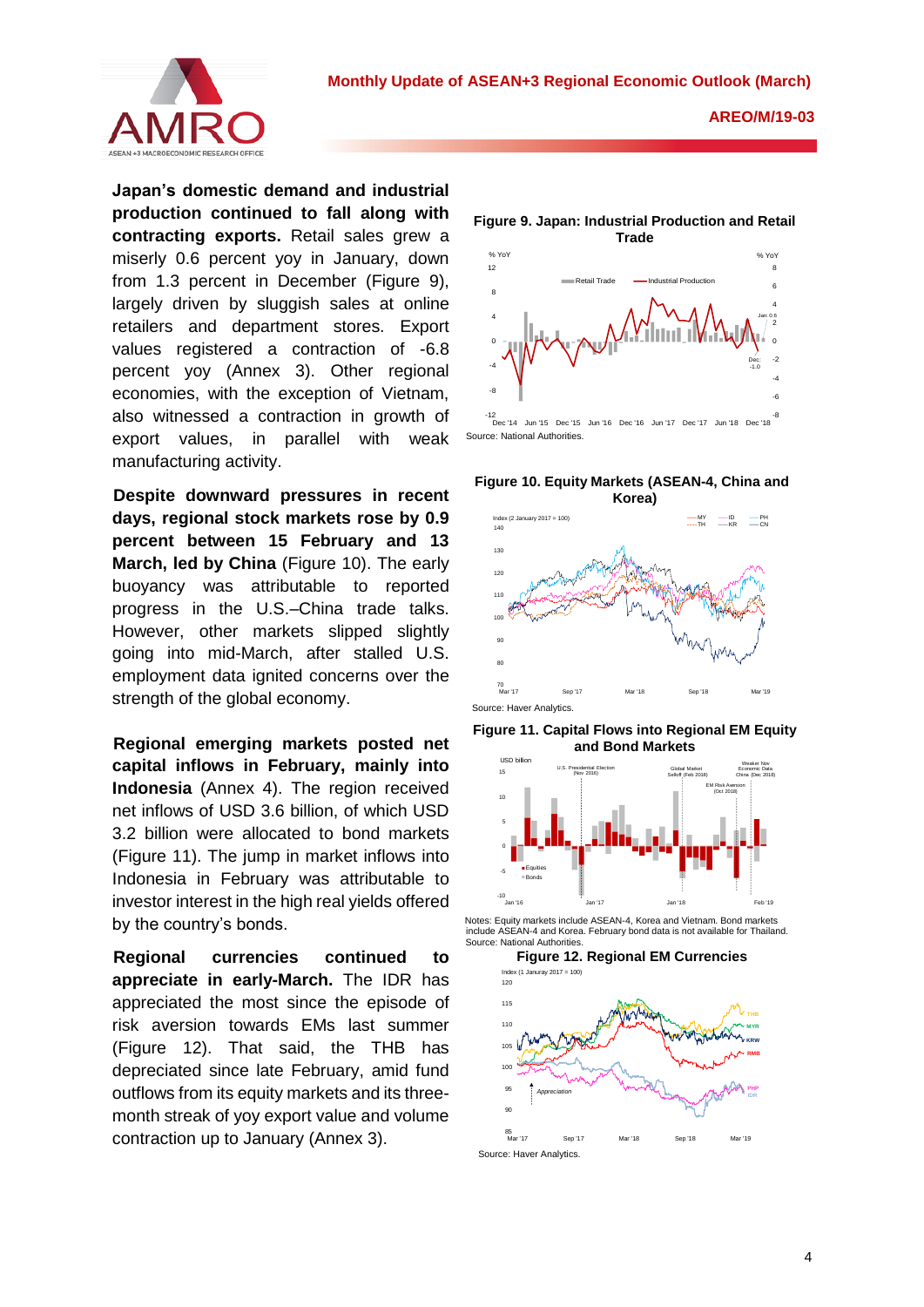

#### **Monthly Update of ASEAN+3 Regional Economic Outlook (March)**

**AREO/M/19-03**

| Economies                | 2015 |  |  | 2016 |  |  |  | 2017 |  |  | 2018 |  |  |  |  |  | 2019 |  | Change from | Trend |  |                                                                                                         |  |                       |                           |
|--------------------------|------|--|--|------|--|--|--|------|--|--|------|--|--|--|--|--|------|--|-------------|-------|--|---------------------------------------------------------------------------------------------------------|--|-----------------------|---------------------------|
|                          |      |  |  |      |  |  |  |      |  |  |      |  |  |  |  |  |      |  |             |       |  | Mar Jun Sep Dec Mar Jun Sep Dec Mar Jun Sep Dec Jan Feb Mar Apr May Jun Jul Aug Sep Oct Nov Dec Jan Feb |  | Prev Month            | (with min and<br>max pts) |
| Global                   |      |  |  |      |  |  |  |      |  |  |      |  |  |  |  |  |      |  |             |       |  |                                                                                                         |  | ₩<br>$-0.1$           |                           |
| <b>Developed Markets</b> |      |  |  |      |  |  |  |      |  |  |      |  |  |  |  |  |      |  |             |       |  |                                                                                                         |  | Ψ<br>$-1.4$           |                           |
| <b>U.S.</b>              |      |  |  |      |  |  |  |      |  |  |      |  |  |  |  |  |      |  |             |       |  |                                                                                                         |  | ψ<br>$-2.0$           |                           |
| U.K.                     |      |  |  |      |  |  |  |      |  |  |      |  |  |  |  |  |      |  |             |       |  |                                                                                                         |  | ψ<br>$-0.6$           |                           |
| Eurozone                 |      |  |  |      |  |  |  |      |  |  |      |  |  |  |  |  |      |  |             |       |  |                                                                                                         |  | J<br>$-1.2$           |                           |
| Austria                  |      |  |  |      |  |  |  |      |  |  |      |  |  |  |  |  |      |  |             |       |  |                                                                                                         |  | J<br>$-1.0$           |                           |
| France                   |      |  |  |      |  |  |  |      |  |  |      |  |  |  |  |  |      |  |             |       |  |                                                                                                         |  | 0.3<br>ńМ             |                           |
| Germany                  |      |  |  |      |  |  |  |      |  |  |      |  |  |  |  |  |      |  |             |       |  |                                                                                                         |  | ىك<br>$-2.1$          |                           |
| Greece                   |      |  |  |      |  |  |  |      |  |  |      |  |  |  |  |  |      |  |             |       |  |                                                                                                         |  | 小<br>0.5              |                           |
| Ireland                  |      |  |  |      |  |  |  |      |  |  |      |  |  |  |  |  |      |  |             |       |  |                                                                                                         |  | 个<br>$1.4$            |                           |
|                          |      |  |  |      |  |  |  |      |  |  |      |  |  |  |  |  |      |  |             |       |  |                                                                                                         |  | Ψ<br>$0.0\,$          | $\vee$                    |
| Italy<br>Netherlands     |      |  |  |      |  |  |  |      |  |  |      |  |  |  |  |  |      |  |             |       |  |                                                                                                         |  | J                     |                           |
| Spain                    |      |  |  |      |  |  |  |      |  |  |      |  |  |  |  |  |      |  |             |       |  |                                                                                                         |  | $-2.4$<br>Ψ<br>$-2.5$ |                           |
|                          |      |  |  |      |  |  |  |      |  |  |      |  |  |  |  |  |      |  |             |       |  |                                                                                                         |  |                       |                           |
| <b>Emerging Markets</b>  |      |  |  |      |  |  |  |      |  |  |      |  |  |  |  |  |      |  |             |       |  |                                                                                                         |  | 个<br>1.1              |                           |
| Brazil                   |      |  |  |      |  |  |  |      |  |  |      |  |  |  |  |  |      |  |             |       |  |                                                                                                         |  | 个<br>0.8              |                           |
| India                    |      |  |  |      |  |  |  |      |  |  |      |  |  |  |  |  |      |  |             |       |  |                                                                                                         |  | 个<br>0.4              |                           |
| Russia                   |      |  |  |      |  |  |  |      |  |  |      |  |  |  |  |  |      |  |             |       |  |                                                                                                         |  | Φ<br>$-0.8$           |                           |
| South Africa*            |      |  |  |      |  |  |  |      |  |  |      |  |  |  |  |  |      |  |             |       |  |                                                                                                         |  | 0.7<br>个              |                           |
|                          |      |  |  |      |  |  |  |      |  |  |      |  |  |  |  |  |      |  |             |       |  |                                                                                                         |  |                       |                           |
| China                    |      |  |  |      |  |  |  |      |  |  |      |  |  |  |  |  |      |  |             |       |  |                                                                                                         |  | 个<br>1.6              |                           |
| Hong Kong*               |      |  |  |      |  |  |  |      |  |  |      |  |  |  |  |  |      |  |             |       |  |                                                                                                         |  | 个<br>0.2              |                           |
| Japan                    |      |  |  |      |  |  |  |      |  |  |      |  |  |  |  |  |      |  |             |       |  |                                                                                                         |  | $-1.4$<br>Ψ           |                           |
| Korea                    |      |  |  |      |  |  |  |      |  |  |      |  |  |  |  |  |      |  |             |       |  |                                                                                                         |  | Ψ<br>$-1.1$           |                           |
| <b>ASEAN</b>             |      |  |  |      |  |  |  |      |  |  |      |  |  |  |  |  |      |  |             |       |  |                                                                                                         |  | ىك<br>$0.0\,$         |                           |
| Indonesia                |      |  |  |      |  |  |  |      |  |  |      |  |  |  |  |  |      |  |             |       |  |                                                                                                         |  |                       |                           |
|                          |      |  |  |      |  |  |  |      |  |  |      |  |  |  |  |  |      |  |             |       |  |                                                                                                         |  | 0.2<br>ЙÑ<br>J۶       |                           |
| Malaysia                 |      |  |  |      |  |  |  |      |  |  |      |  |  |  |  |  |      |  |             |       |  |                                                                                                         |  | $-0.3$<br>J           | $\sim\!\!\mathcal{N}$     |
| Philippines              |      |  |  |      |  |  |  |      |  |  |      |  |  |  |  |  |      |  |             |       |  |                                                                                                         |  | $-0.4$<br>ىل          | w                         |
| Singapore*               |      |  |  |      |  |  |  |      |  |  |      |  |  |  |  |  |      |  |             |       |  |                                                                                                         |  | $-0.3$<br>⊌           |                           |
| Thailand                 |      |  |  |      |  |  |  |      |  |  |      |  |  |  |  |  |      |  |             |       |  |                                                                                                         |  | $-0.3$<br>个<br>$1.2$  |                           |
| Myanmar<br>Vietnam       |      |  |  |      |  |  |  |      |  |  |      |  |  |  |  |  |      |  |             |       |  |                                                                                                         |  | db.<br>$-0.7$         |                           |
|                          |      |  |  |      |  |  |  |      |  |  |      |  |  |  |  |  |      |  |             |       |  |                                                                                                         |  |                       |                           |

## **Annex 1: Global Manufacturing PMI Heatmap**

Notes: These seasonally adjusted PMI readings are coded by colors:

• Darker shades of red in the reading denote readings further below (< 45) the diffusion level of 50, conversely, greener shades in the readings denote readings further above (> 55) the diffusion level of 50.

▪ The trend lines shown in the right-most column represent the PMI readings since January 2015, the red dots denote minimum and maximum points in that period.<br>▪ Global PMI is as aggregated by JP Morgan. China's PMI refers

(\*) denotes whole economy PMI. Sources:IHS Markit; JPMorgan.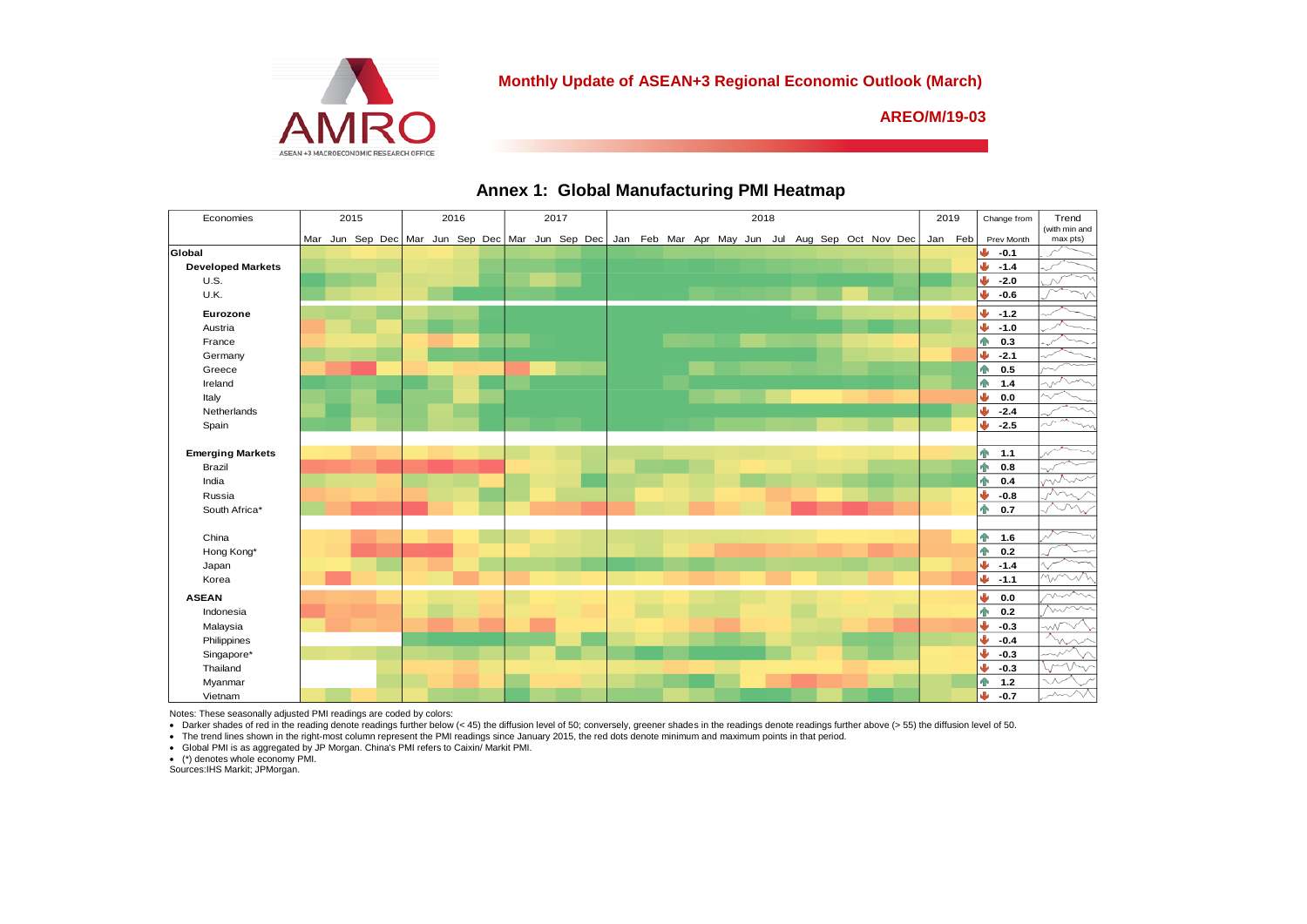

|                               |        |        | 2018      |           |           |                              |  |  |  |  |
|-------------------------------|--------|--------|-----------|-----------|-----------|------------------------------|--|--|--|--|
| % year-on-year                | 2016   | 2017   | Q1'18     | Q2'18     | Q3'18     | Q4'18                        |  |  |  |  |
| <b>Brunei Darussalam</b>      |        |        |           |           |           |                              |  |  |  |  |
| <b>Real GDP Growth</b>        | $-2.5$ | 1.3    | 2.6       | $-2.8$    | $-1.2$    | $\qquad \qquad \blacksquare$ |  |  |  |  |
| Inflation                     | $-0.7$ | $-0.2$ | 0.1       | 0.2       | 0.2       | 0.1                          |  |  |  |  |
| Cambodia                      |        |        |           |           |           |                              |  |  |  |  |
| Real GDP Growth               | 7.0    | 7.0    | <b>NA</b> | ΝA        | <b>NA</b> | NA                           |  |  |  |  |
| Inflation                     | 3.0    | 2.9    | 2.2       | 2.7       | 2.5       | 2.4                          |  |  |  |  |
| <b>China</b>                  |        |        |           |           |           |                              |  |  |  |  |
| Real GDP Growth               | 6.7    | 6.9    | 6.8       | 6.7       | 6.5       | 6.4                          |  |  |  |  |
| Inflation                     | 2.0    | 1.6    | 2.2       | 1.8       | 2.3       | 2.2                          |  |  |  |  |
| Hong Kong, China              |        |        |           |           |           |                              |  |  |  |  |
| Real GDP Growth               | 2.2    | 3.8    | 4.6       | 3.5       | 2.8       | 1.3                          |  |  |  |  |
| Inflation                     | 2.4    | 1.5    | 2.4       | 2.1       | 2.5       | 2.6                          |  |  |  |  |
| <b>Indonesia</b>              |        |        |           |           |           |                              |  |  |  |  |
| Real GDP Growth               | 5.0    | 5.1    | 5.1       | 5.3       | 5.2       | 5.2                          |  |  |  |  |
| Inflation                     | 3.0    | 3.6    | 3.3       | 3.3       | 3.1       | 3.2                          |  |  |  |  |
| Japan                         |        |        |           |           |           |                              |  |  |  |  |
| Real GDP Growth (Fiscal Year) | 1.2    | 1.6    | 1.3       | 1.5       | 0.1       | 0.5                          |  |  |  |  |
| Inflation (Fiscal Year)       | $-0.1$ | 0.7    | 1.3       | 0.6       | 1.1       | 0.9                          |  |  |  |  |
| Korea                         |        |        |           |           |           |                              |  |  |  |  |
| Real GDP Growth               | 2.9    | 3.1    | 2.8       | 2.8       | 2.0       | 3.1                          |  |  |  |  |
| Inflation                     | 1.0    | 1.9    | 1.1       | 1.5       | 1.5       | 1.8                          |  |  |  |  |
| <b>Lao PDR</b>                |        |        |           |           |           |                              |  |  |  |  |
| Real GDP Growth (Fiscal Year) | 7.0    | 6.9    | <b>NA</b> | <b>NA</b> | <b>NA</b> | <b>NA</b>                    |  |  |  |  |
| Inflation                     | 1.6    | 0.8    | 1.5       | 2.0       | 2.7       | 1.9                          |  |  |  |  |
| <b>Malaysia</b>               |        |        |           |           |           |                              |  |  |  |  |
| Real GDP Growth               | 4.2    | 5.9    | 5.4       | 4.5       | 4.4       | 4.7                          |  |  |  |  |
| Inflation                     | 2.1    | 3.8    | 1.8       | 1.3       | 0.5       | 0.3                          |  |  |  |  |
| <b>Myanmar</b>                |        |        |           |           |           |                              |  |  |  |  |
| Real GDP Growth (Fiscal Year) | 5.9    | 6.8    | <b>NA</b> | <b>NA</b> | <b>NA</b> | <b>NA</b>                    |  |  |  |  |
| Inflation                     | 6.8    | 4.0    | 5.3       | 6.1       | 8.1       | 8.0                          |  |  |  |  |
| <b>The Philippines</b>        |        |        |           |           |           |                              |  |  |  |  |
| Real GDP Growth (Fiscal Year) | 6.9    | 6.7    | 6.6       | 6.2       | $6.0\,$   | 6.1                          |  |  |  |  |
| Inflation                     | 1.3    | 2.9    | $3.9\,$   | 4.8       | 6.2       | 5.9                          |  |  |  |  |
| Singapore                     |        |        |           |           |           |                              |  |  |  |  |
| Real GDP Growth               | 2.4    | 3.6    | 4.5       | 4.1       | 2.3       | 2.2                          |  |  |  |  |
| Inflation                     | $-0.5$ | 0.6    | 0.2       | 0.3       | 0.7       | $0.5\,$                      |  |  |  |  |
| Thailand                      |        |        |           |           |           |                              |  |  |  |  |
| Real GDP Growth               | 3.3    | 3.9    | $5.0\,$   | 4.7       | 3.2       | 3.7                          |  |  |  |  |
| Inflation                     | 0.2    | 0.7    | 0.6       | 1.3       | 1.5       | 0.8                          |  |  |  |  |
| Vietnam                       |        |        |           |           |           |                              |  |  |  |  |
| Real GDP Growth               | 6.2    | 6.8    | 7.5       | 6.7       | 6.9       | 7.3                          |  |  |  |  |
| Inflation                     | 2.7    | 3.5    | 2.8       | 3.8       | 4.1       | 3.4                          |  |  |  |  |

# **Annex 2: GDP Growth and Inflation for Selected ASEAN+3 Economies**

Notes: GDP Growth: refers to calendar year, unless otherwise stated. Inflation: refers to period average headline inflation; in calendar year unless otherwise indicated. For Myanmar, 2018 annual fiscal year refers to new fiscal year starting from October 2018 – September 2019. Sources: National authorities; AMRO staff estimates and projections.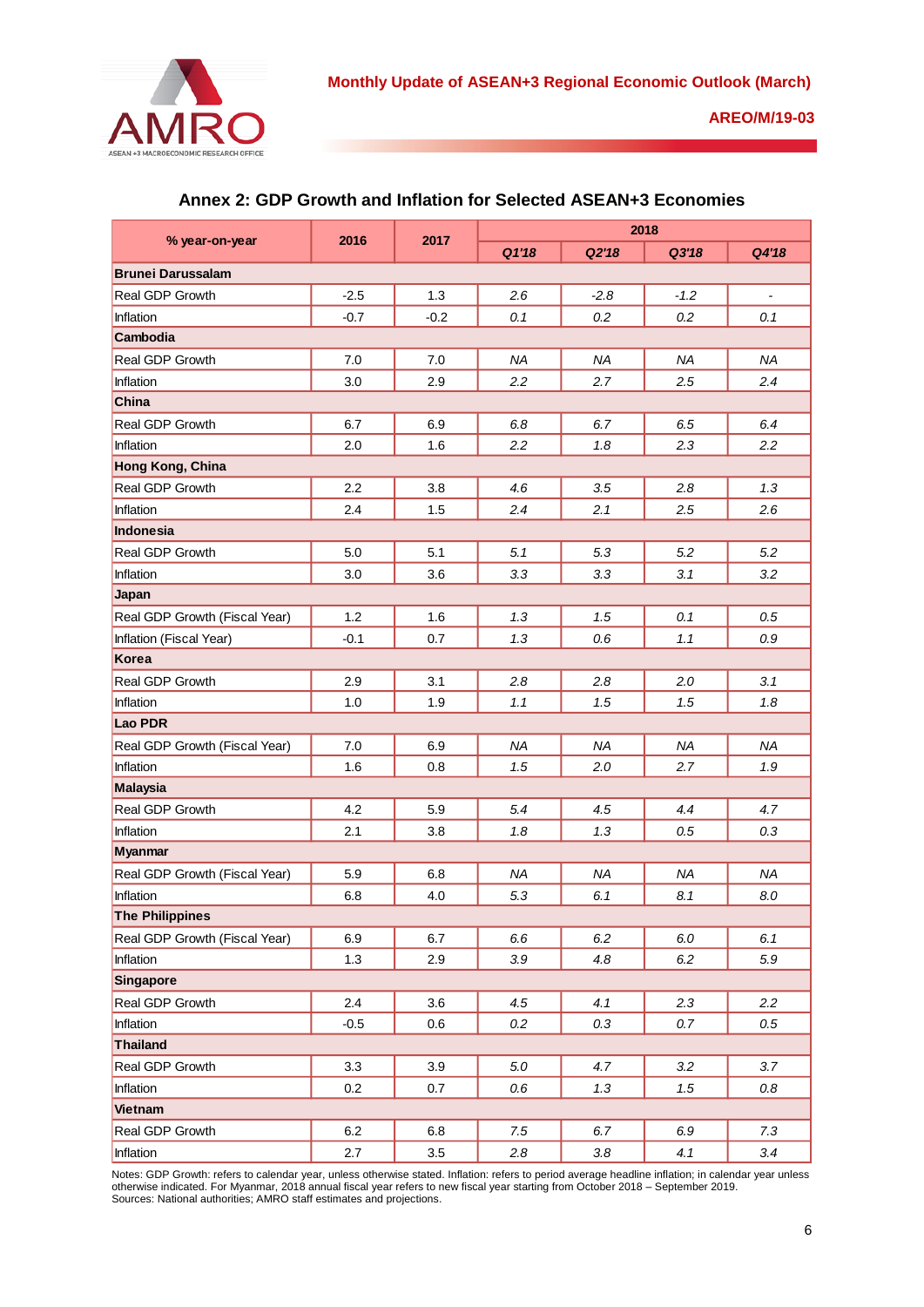

# **Annex 3: Regional Exports**

| <b>Volume, Monthly</b>                  |         | 2018    |            |         |         |        |         |         |            |        |            |            |        |  |  |
|-----------------------------------------|---------|---------|------------|---------|---------|--------|---------|---------|------------|--------|------------|------------|--------|--|--|
| Growth (% YoY)                          | Jan     | Feb     | <b>Mar</b> | Apr     | May     | Jun.   | Jul     | Aug     | <b>Sep</b> | Oct    | <b>Nov</b> | <b>Dec</b> | Jan    |  |  |
| China                                   | 5.4     | 38.9    | 12.9       | 27.7    | 2.5     | 2.6    | 5.0     | 3.7     | 9.4        | 9.8    | 2.6        | $-4.9$     | 10.3   |  |  |
| <b>Hong Kong</b>                        | 15.7    | $-0.4$  | 5.3        | 5.4     | 12.9    | 0.7    | 7.4     | 10.4    | 2.0        | 11.8   | $-2.8$     | $-7.5$     | 1.4    |  |  |
| Korea                                   | 14.8    | $-1.1$  | 3.4        | 6.9     | 13.0    | 8.1    | 12.4    | 11.1    | $-4.9$     | 25.7   | 2.5        | 0.0        | 0.5    |  |  |
| Japan                                   | 9.0     | 1.8     | 2.7        | 8.9     | 2.7     | 2.6    | 1.6     | 1.4     | $-0.3$     | 4.1    | $-2.6$     | 0.0        | $-6.8$ |  |  |
| Malaysia                                | 17.4    | $-1.5$  | 2.6        | 14.9    | 2.9     | 5.4    | 6.0     | $-3.4$  | 3.0        | 13.9   | $-1.4$     | 2.3        | 1.7    |  |  |
| Singapore                               | 9.3     | $-0.7$  | $-2.4$     | 7.7     | 4.0     | 0.8    | 5.7     | 5.6     | 3.1        | 9.5    | 2.4        | $-2.9$     | 1.9    |  |  |
| Thailand                                | 14.2    | 5.7     | 3.8        | 11.1    | 10.1    | 7.5    | 4.4     | 2.8     | $-7.7$     | 5.7    | $-1.2$     | $-2.3$     | $-4.9$ |  |  |
| Philippines                             | $-58.3$ | $-4.5$  | $-24.8$    | $-20.3$ | $-10.1$ | 7.3    | $-11.7$ | $-12.4$ | $-31.3$    | $-3.8$ | 20.7       |            |        |  |  |
| Indonesia                               | 10.6    | 22.9    | 9.5        | 7.5     | 17.4    | 24.5   | 20.9    | 2.1     | 4.3        | 11.6   | 6.9        | 7.5        | 13.6   |  |  |
| Vietnam                                 | 76.0    | $-11.4$ | 17.8       | 26.9    | 24.3    | 11.1   | 10.9    | 3.8     | $-6.2$     | 15.9   | 6.3        | $-2.3$     | 14.2   |  |  |
| <b>Value, Monthly</b><br>Growth (% YoY) | 2018    |         |            |         |         |        |         |         |            |        |            |            |        |  |  |
|                                         | Jan     | Feb     | <b>Mar</b> | Apr.    | May     | Jun    | Jul     | Aug     | Sep.       | Oct    | <b>Nov</b> | <b>Dec</b> | Jan    |  |  |
| China                                   | 10.7    | 43.6    | $-3.0$     | 11.9    | 11.9    | 10.7   | 11.6    | 9.5     | 13.9       | 14.3   | 3.9        | $-4.6$     | 9.1    |  |  |
| <b>Hong Kong</b>                        | 17.2    | 0.9     | 7.0        | 7.1     | 15.0    | 2.7    | 9.4     | 12.7    | 4.2        | 14.1   | $-1.1$     | $-5.8$     | $-0.7$ |  |  |
| Korea                                   | 22.3    | 3.1     | 5.5        | $-2.0$  | 12.8    | $-0.4$ | 6.1     | 8.7     | $-8.1$     | 22.5   | 3.6        | $-1.7$     | $-5.9$ |  |  |
| Japan                                   | 16.3    | 6.5     | 8.8        | 10.2    | 10.6    | 7.6    | 4.7     | 5.5     | $-2.5$     | 8.4    | $-0.3$     | $-3.2$     | $-6.8$ |  |  |
| Malaysia                                | 32.8    | 11.0    | 15.9       | 28.6    | 13.0    | 15.5   | 15.9    | 4.4     | 8.3        | 19.7   | 1.3        | 2.8        | $-1.0$ |  |  |
| Singapore                               | 18.0    | 6.0     | 5.8        | 16.9    | 14.6    | 10.8   | 14.0    | 12.8    | 9.6        | 16.4   | 4.6        | $-4.2$     | $-1.5$ |  |  |
| Thailand                                | 19.2    | 10.6    | 7.9        | 11.5    | 9.5     | 5.7    | 5.5     | 6.8     | $-4.6$     | 8.3    | $-2.6$     | $-1.5$     | $-5.4$ |  |  |
| Philippines                             | $-4.0$  | $-5.5$  | $-6.8$     | $-4.9$  | $-1.8$  | 2.8    | 0.3     | 3.4     | 0.8        | 5.5    | $-0.3$     | $-12.3$    |        |  |  |
| Indonesia                               | 8.6     | 12.0    | 5.9        | 9.6     | 13.1    | 11.3   | 19.7    | 4.5     | 2.4        | 4.2    | $-2.8$     | $-3.6$     | $-4.7$ |  |  |
| Vietnam                                 | 40.2    | 8.6     | 22.3       | 4.5     | 11.3    | 12.1   | 14.8    | 18.5    | 9.5        | 10.8   | 8.5        | $-0.4$     | 9.2    |  |  |

Source: National Authorities.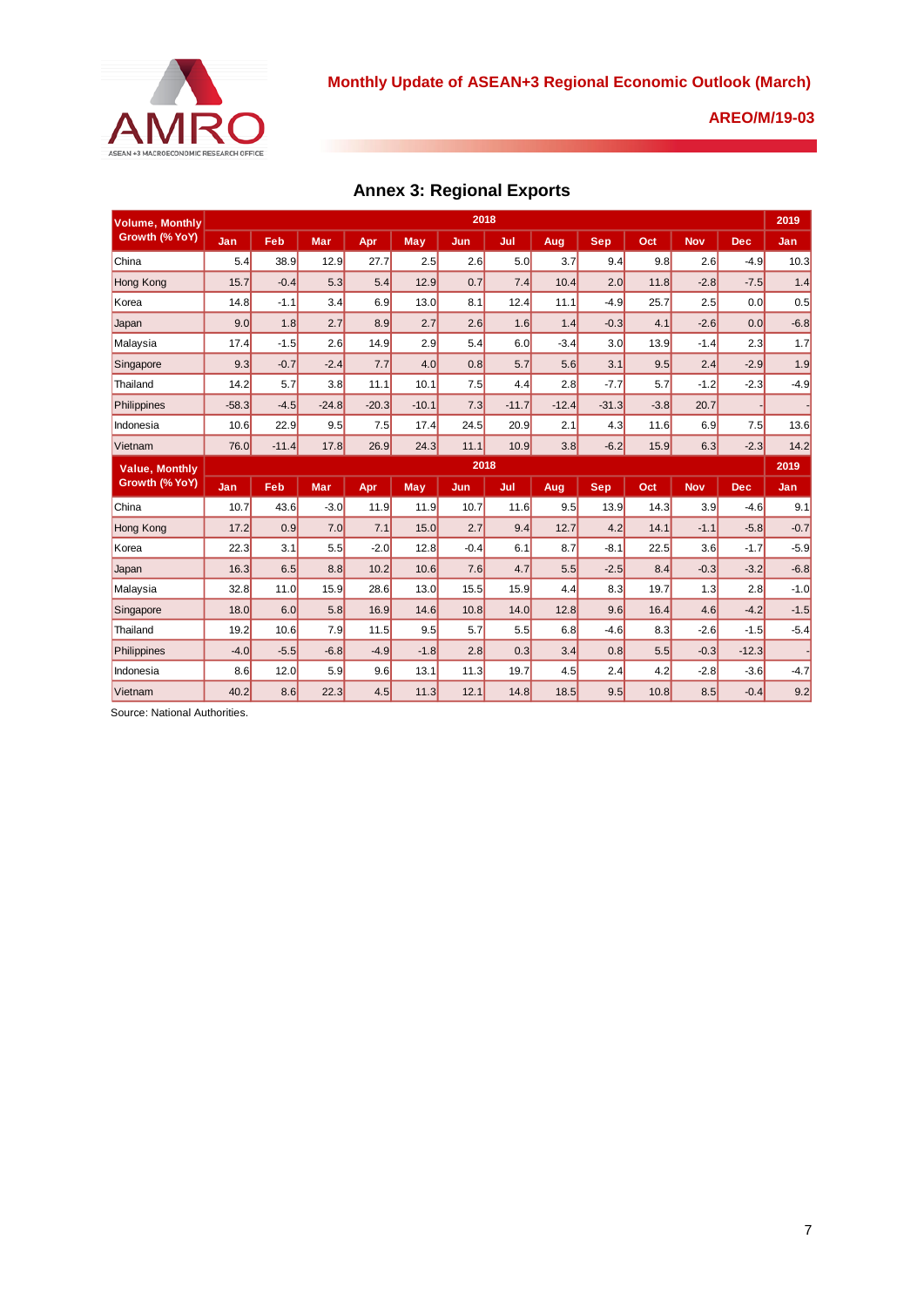













**Vietnam** Source: National Authorities. -0.2 0.0 0.2  $0.4$ 0.6 0.8 1.0 1.2 Jan '17 Jan '18 Feb '19 **Equity** USD billion